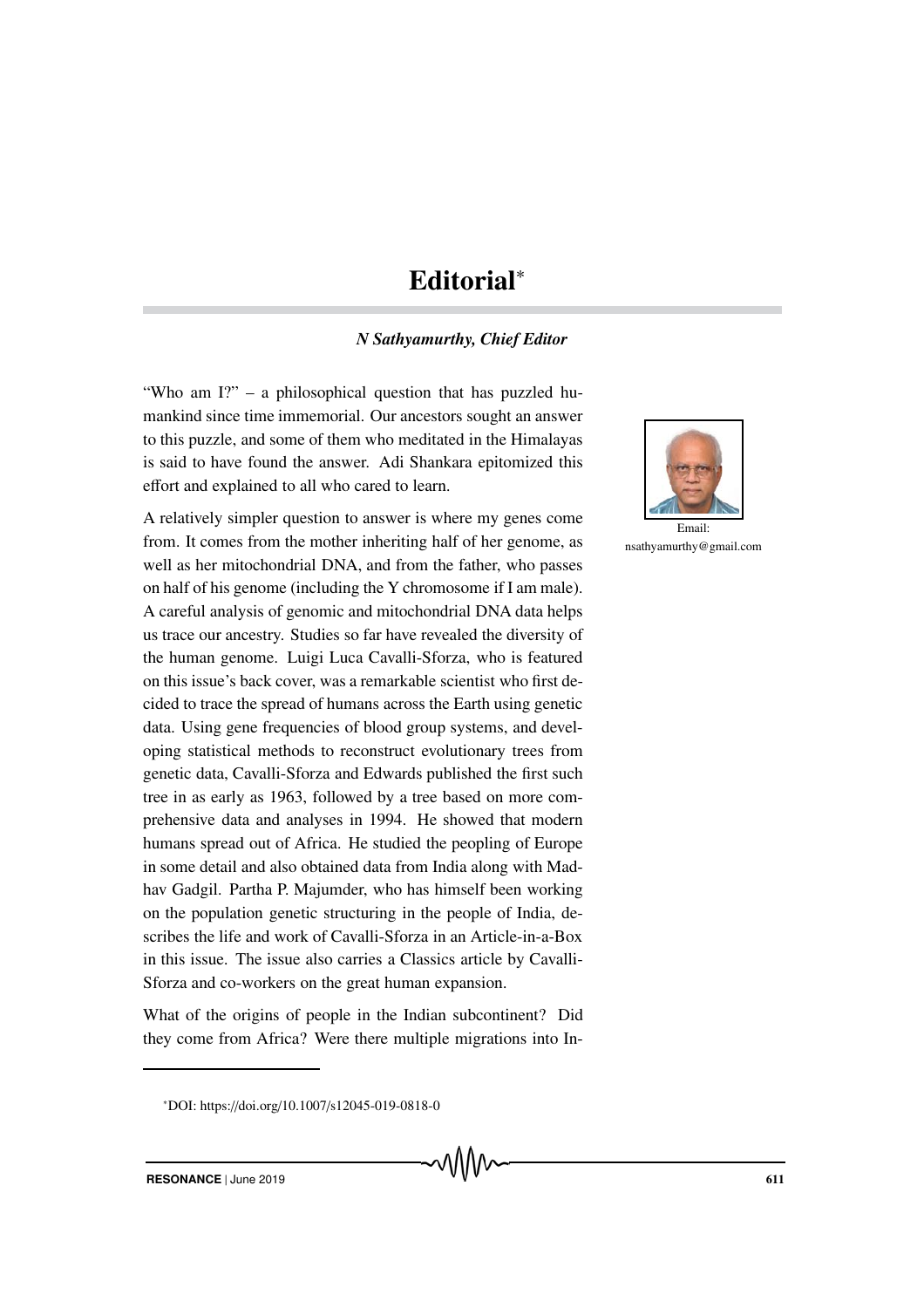## **EDITORIAL**

dia? Who were Harappans? Who were the Aryans and the Dravidians? Analysis of genomic, archaeological, and linguistic data has provided some answers. India has been a true melting pot.

The book *Early Indians* by Tony Joseph, reviewed in this issue by T N C Vidya, comes to the conclusion, "We are all Indians. And we are all migrants". This resonates with what I have heard elsewhere, "We are all Americans. And we are all immigrants".

In an engaging Face-to-Face interaction with the undersigned, Professor P Balaram discusses how he chose his career and his research problems over the years, and how he went about understanding the nuances of protein structure through the synthesis of peptides. He discusses for the benefit of young readers, the philosophy of research and the personalities of research among other things. One thing that emerges clearly from the narration is that there is no substitute for hard work and patient thinking. Awards and honours come along, but they cannot be the target of research. Very rarely people declare that they would solve a particular problem, and get the Nobel Prize. In an answer to the question on the origin of life, Balaram points out that the book by Charles Darwin is titled, *Origin of Species* and not *Origin of Life*. How the first species arose is a difficult question to answer, but how the variations came about seems to be easier to understand.

This issue of *Resonance* also carries General Articles and Classroom Sections. The general article on the history of the discovery of fluorescence by Amrit Krishna Mitra delves into the characteristics of fluorescence and its utility. François Séguin tries to help us understand the composition of binary quadratic forms, starting from Gauss and ending with Bhargava. Raghu Mahajan and Vijay Singh explain the Feynman diagrams and their utility.

In the classroom articles, Anwane and Anwane go into the modulations of Foucault pendulum and how to explore them using the software MAPLE. Kapil Paranjape discusses the game of dice and how to predict the outcome using the probability theory. Sonia Ratnani explains how to identify functional groups in organic compounds in a cost-effective, 'green' way.